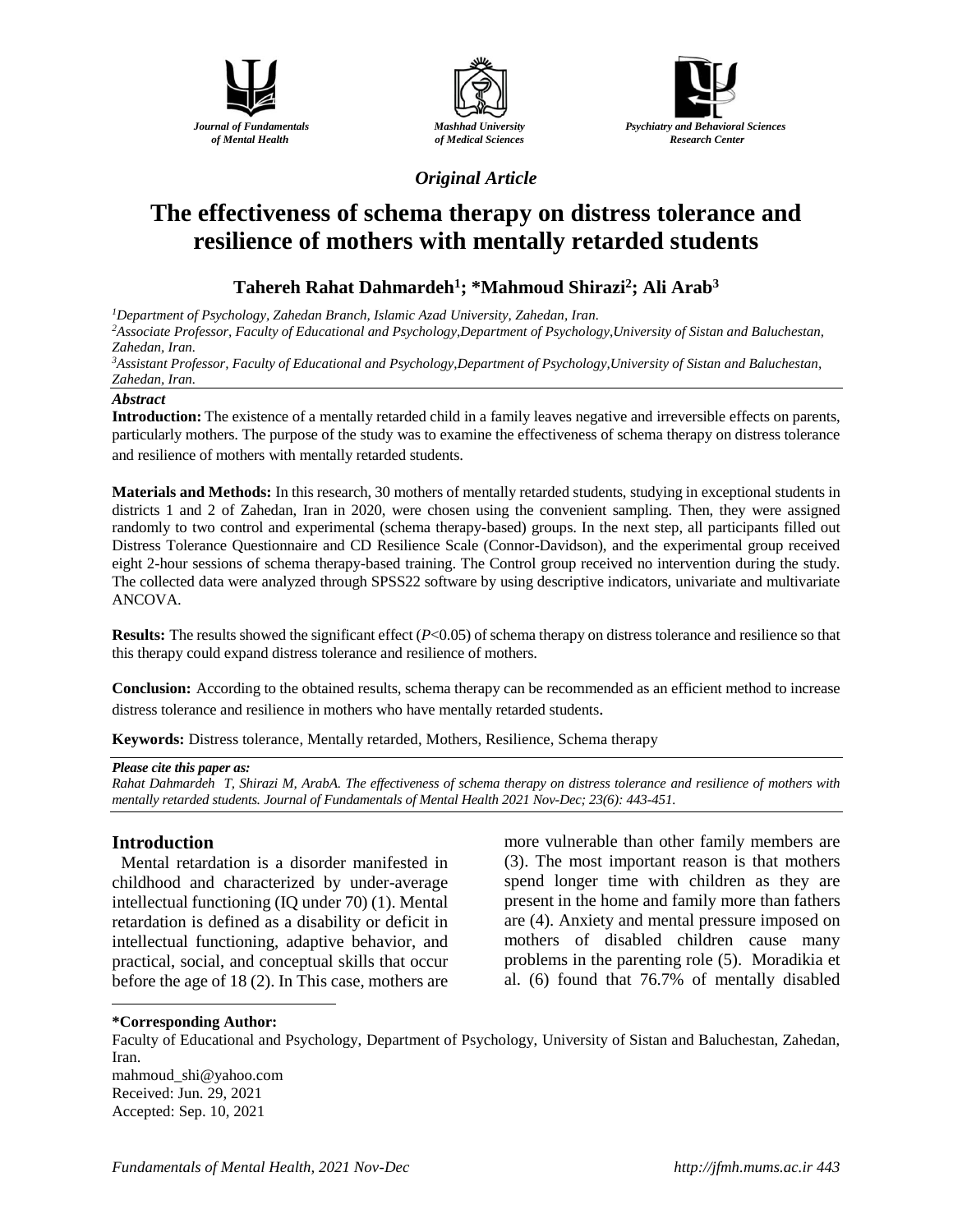children's mothers had severe mental problems, and 61.7% suffered from intensive social problems, while 55% and 38.3% of fathers experienced moderate mental issues mild social problems, respectively (7).

Reduced distress tolerance level is one of the essential psychological symptoms seen in families having disabled children and manifested in the ability to analyze psychological situations (8). According to systemic theories of the family, the behavior of each family member influences the behavior of others (9). Distress tolerance is a person's resistance to negative mental situations and experiences. Because mothers of mentally retarded children experience stressful events and continual anxiety situations, resilience can serve as a factor or construct adapting them with such situations (10). Resilience is an attribute that helps individuals to cope with traumas and achieve adaptation and growth (11).

Schema therapy has been effective for mothers of exceptional children with mental retardation (12). Schema therapy is a new and integrated treatment that provides a systematic program for evaluating and modifying early maladaptive schemas, and it is based on classical cognitivebehavioral therapy (13).

Schemas are formed in early life, affecting a person's whole life (14). Schema therapy is effective in the psychological welfare of deaf children's mothers (15), depression symptoms, and resilience (16), increasing satisfaction and quality of life (17). Seyf Hosseini, Asadi et al. (18) showed that schema therapy training and mindfulness-based stress reduction programs on resilience had significant changes in the experimental groups within the research process. Moreover, Yavari et al. found a significant relationship between schemas, including rejection and abandonment, impaired limits, other-directedness, and life expectancy of mentally retarded children's mothers (14). Various therapies have been used to improve different components of mental health of mentally retarded children's mothers, including cognitive-behavioral methods (19), mindfulness (20), patience training (21), forgiveness therapy (22), group movie therapy (23), self-awareness and assertiveness skills (24), hope therapy (25), and multi-skill training (26). Consolers of mental retardation mainly pay attention to issues that families, in general, of these exceptional individuals face and mothers, in particular, who are the primary caregivers exposed to the tension (27). The present paper can pave the way for further studies to treat the mental harms of exceptional children's mothers because of the more prevalence of mental retardation and its mental pressure on the parents, especially mothers, than other disabilities. Accordingly, the extant study aims to examine the role and effectiveness of schema therapy on distress tolerance and resilience of mentally retarded students' mothers.

# **Materials and Methods**

The statistical population comprised students studying in exceptional schools in districts 1 and 2 of Zahedan City, Iran 2020. The sample size included 30 mothers of mentally retarded children; the subjects were selected nonrandomly based on the inclusion criteria and randomly assigned to two groups (n=15). The sample size was calculated based on the literature review and opinion of statistic experts (28). The selected mothers in the experimental group received eight schema therapy-training sessions. However, the topic was submitted to the ethics committee and university research deputy. The necessary permissions were taken before the intervention. The subjects were chosen based on the inclusion criteria.

It must be noted that all ethical considerations were explained, and participants took part in the intervention with full awareness and satisfaction. In this case, some information was given about the therapy type, their attendance in sessions, number, and duration of sessions. Mentally retarded students with mental injuries were diagnosed by pediatric neurologists and psychiatrists based on the IQ assessment scales given to students before entering school. Finally, two educational and clinical psychologists did interventions and schema therapy training. Furthermore, a pretest was performed for both groups, including the Distress Tolerance Scale (Gaher and Simons) and the CD Resilience Scale (Connor-Davidson).

In the next step, the experimental group received schema therapy. Post-test was done for both groups at the end of intervention sessions. Inclusion criteria were as follows: being female,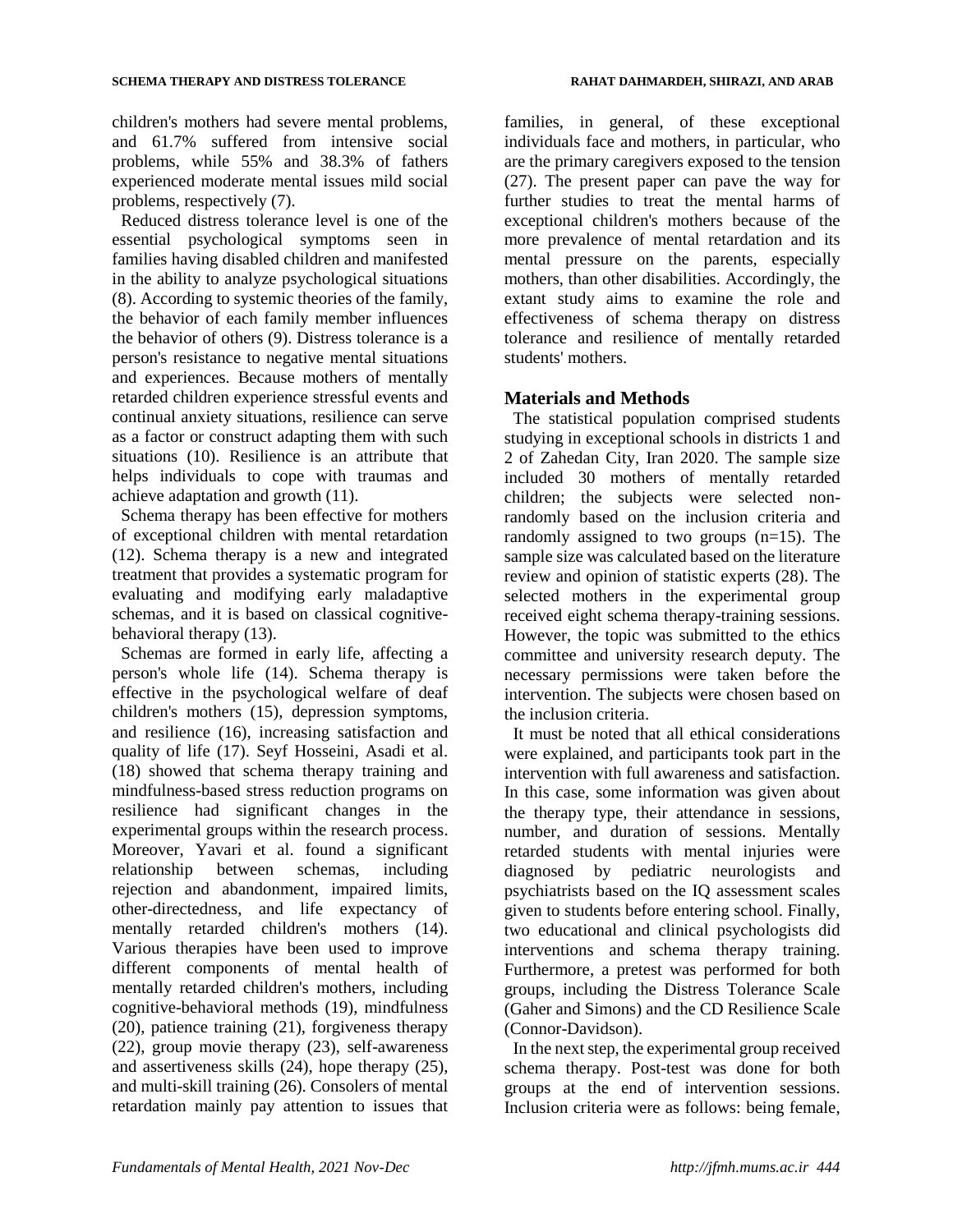having a mentally retarded child, the age range of 20-40 years, being able to read and write, informed consent, and desire to participate in research. The exclusion criteria were more than two sessions of absence, receiving other psychological interventions, substance abuse, and taking psychiatric medications.

#### Research instrument

*A) Connor and Davidson Resilience Scale:* Resilience herein means the score obtained from the resilience scale (Connor and Davidson, 2003) developed to measure individuals' ability to cope with pressure and threat. Samani, Jokar, and Sahragard (2007) carried out a study that calculated Cronbach's alpha of this scale was equal to 0.87. (29). The reliability coefficient of the scale equaled 0.89 using Cronbach's alpha coefficient, and the validity of the scale equaled between 0.41 and 0.64 based on the correlation between each item and the overall score of coefficients.

*B) Distress Tolerance Scale:* This is a selfreport scale measuring emotional distress tolerance designed by Simons and Gaher. This scale comprises 15 items and four subscales, including emotional distress tolerance, absorbed into negative emotions, mental appraisal of distress, and regulation of efforts to relieve distress. The items are scored based on the Likert scale. This scale was first used by Alavi et al. (2011) in Ferdowsi University and Mashhad University of Medical Sciences. They found high internal consistency reliability for the whole subscales (710%) and average reliability for subscales, which equaled 54%, 42%, 56%, and 58% for tolerance, absorption, appraisal, and regulation of increased tolerance, respectively (30). Moreover, Reyhani et al. (2014) calculated alpha coefficients of 72%, 82%, 78%, and 70% for tolerance, absorption, appraisal, and regulation, respectively. They also reported an overall reliability score of 82% for the whole distress tolerance scale (31).

**Table 1.** The content of schema therapy sessions (Young et al.) (32)

| <b>Sessions</b>    | <b>Content</b>                                                                                                                                                                                                 |
|--------------------|----------------------------------------------------------------------------------------------------------------------------------------------------------------------------------------------------------------|
| First and second   | Initial communications, reviewing the structure of sessions, introduction to general principles of<br>schema therapy, explaining rules and regulations, introducing schema therapy model simply and<br>clearly |
| Third and fourth   | Teaching cognitive techniques to challenge schemas, the new definition of evidence confirming<br>schemas, negotiation between healthy and unhealthy aspects of schema, homework                                |
| Fifth and sixth    | Helping respondents to cope with schemas emotionally and presenting homework                                                                                                                                   |
| Seventh and eighth | Teaching behavioral modeling techniques, encouraging respondents to abandon maladaptive<br>schemas                                                                                                             |

In the next step, the data were imported to SPSS22 software and analyzed using descriptive methods (mean and standard deviation (SD)). After the normal distribution of data was examined in groups, the data were analyzed through the Kolmogorov-Smirnov test and Multivariate Analysis of Covariance (MANCOVA).

#### **Results**

The obtained results indicated that 53.36%, 73.4%, and 53.3% of subjects were in the age range of 20-25 years, 26-30 years, and 31-40 years, respectively. In terms of education degree, 66.7% had a diploma, 73.3% had an associate degree, and 60% had a BA degree. All respondents had several children; 46.7% of mothers in both control and experimental groups were employed, while 53.3% were unemployed and housekeepers.

About 50% of families had a moderate socioeconomic situation, while the rest had a low-income level. According to Table 2, there was a decline in post-test scores of emotional distress tolerance and absorbed in negative emotions of the experimental group compared to the control group. At the same time, there was an increase in post-test scores of appraisal of emotions, regulation of emotions, and distress tolerance of experimental group compared to the control group.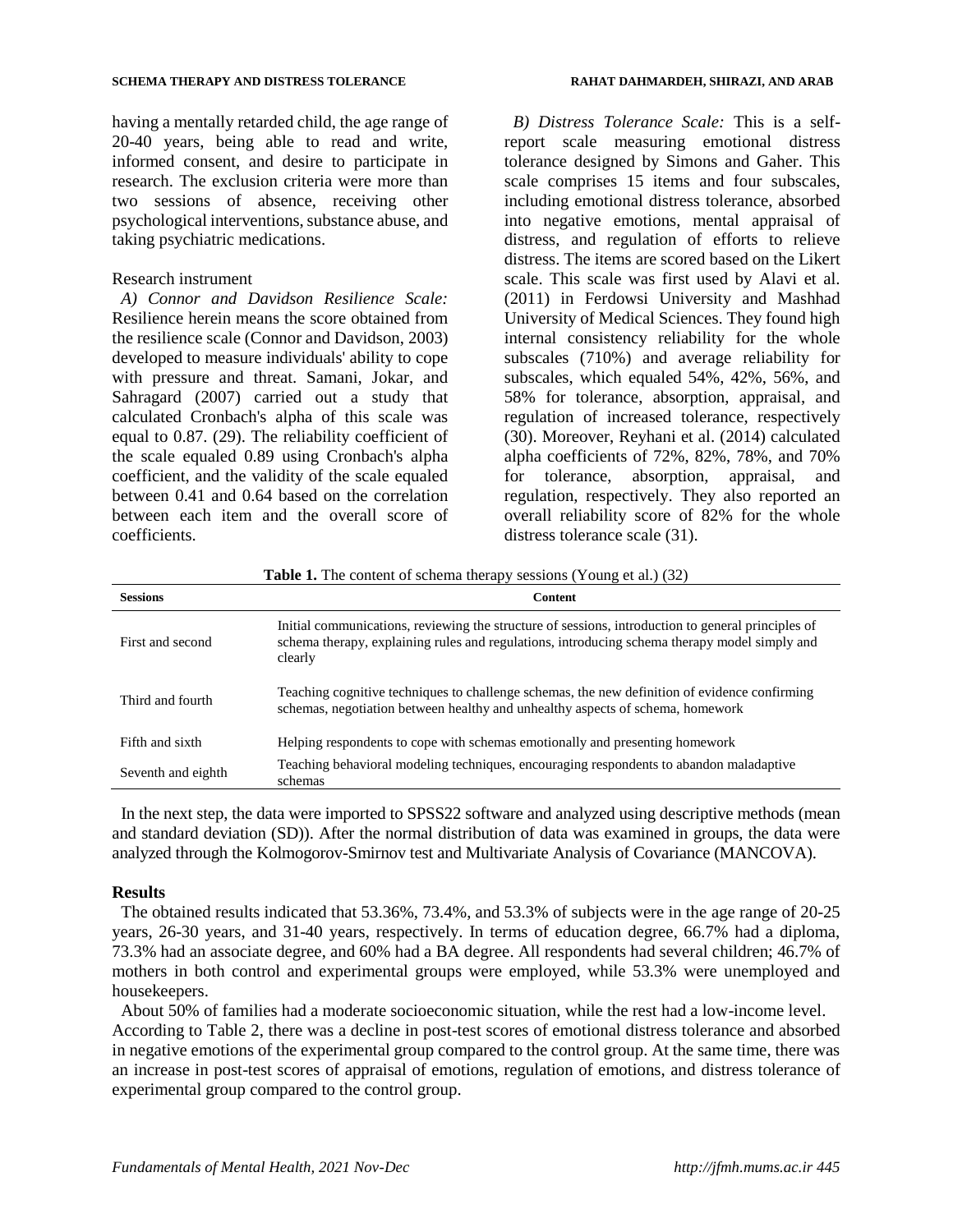|                                     |              | N  | Pre-test    | Post-test   |
|-------------------------------------|--------------|----|-------------|-------------|
| <b>Variable</b>                     | Group        |    | Mean(SD)    | Mean(SD)    |
|                                     | Experimental | 15 | 11.33(2.84) | 7.26(2.31)  |
| Emotional distress tolerance        | Control      | 15 | 8.33(3.06)  | 7.33(2.96)  |
|                                     | Experimental | 15 | 12.26(2.05) | 7.46(3.29)  |
| Absorbed in negative emotions       | Control      | 15 | 8.40(2.69)  | 12.46(1.55) |
|                                     | Experimental | 15 | 15.66(3.71) | 19.93(3.89) |
| Appraisal                           | Control      | 15 | 16.86(3.73) | 13.26(3.36) |
| Regulation                          | Experimental | 15 | 5.26(2.49)  | 9.40(2.74)  |
|                                     | Control      | 15 | 9.40(2.19)  | 5.80(1.69)  |
| Overall score of distress tolerance | Experimental | 15 | 41.33(8.14) | 48.73(8.15) |
|                                     | Control      | 15 | 41.40(7.22) | 38.86(5.66) |

**Table 2.** Mean and standard deviation of distress tolerance in both groups

**Table 3.** One-way ANCOVA of mean scores of distress tolerance in the experimental and the control groups within pre-test

|        |                                        |                   | pic-test     |                 |             |             |                       |                      |
|--------|----------------------------------------|-------------------|--------------|-----------------|-------------|-------------|-----------------------|----------------------|
|        | <b>Variable</b>                        | Sum of<br>squares | df           | Mean<br>squares | $\mathbf F$ | $\mathbf P$ | <b>Effect</b><br>size | <b>Test</b><br>power |
| Groups | Emotional distress tolerance           | 93.63             | $\mathbf{1}$ | 93.63           | 13.56       | 0.001       | 0.32                  | 0.94                 |
|        | Absorbed in emotional<br>emotions      | 187.50            | 1            | 187.50          | 47.96       | 0.001       | 0.63                  | $\mathbf{1}$         |
|        | Appraisal                              | 240.83            | 1            | 240.83          | 18.13       | 0.001       | 0.39                  | 0.98                 |
|        | Regulation                             | 97.20             | 1            | 97.20           | 18.64       | 0.001       | 0.40                  | 0.98                 |
|        | Overall score of distress<br>tolerance | 307.20            | 1            | 307.20          | 6.60        | 0.01        | 0.19                  | 0.69                 |
|        | Emotional distress tolerance           | 193.33            | 28           | 6.90            |             |             |                       |                      |
|        | Absorbed in emotional<br>emotions      | 109.46            | 28           | 3.91            |             |             |                       |                      |
| Error  | Appraisal                              | 371.86            | 28           | 13.28           |             |             |                       |                      |
|        | Regulation                             | 146               | 28           | 5.21            |             |             |                       |                      |
|        | Overall score of distress<br>tolerance | 1302.26           | 28           | 32.60           |             |             |                       |                      |

As reported in Table 3, there is a significant difference between mentally retarded students' mothers in the experimental and control group with pretest control in terms of scores of emotional distress tolerance (F=13.56, *P*≤ 0.001), absorbed in negative emotions (F=47.96, *P*≤ 0.001), appraisal (F=18.13, *P*≤ 0.001), regulation  $(F=18.64, P\leq 0.001)$ , and the overall score of distress tolerance (F=6.60,  $P \le 0.01$ ).

In other words, the mean value of emotional distress tolerance, absorption in negative emotions, emotions appraisal, emotion regulation, and the overall score of distress tolerance among mentally retarded students' mothers in the experimental group compared to the mean value of the control group indicated that schema therapy could reduce emotional distress tolerance and absorption in negative emotions and increased emotions appraisal, emotion regulation, and the overall score of distress tolerance of experimental group. The difference rates of variables equaled 0.32, 0.63, 0.39, 0.40, and 0.19, respectively for variables mentioned above. Accordingly, 0.32, 0.36, 0.39, 0.40, and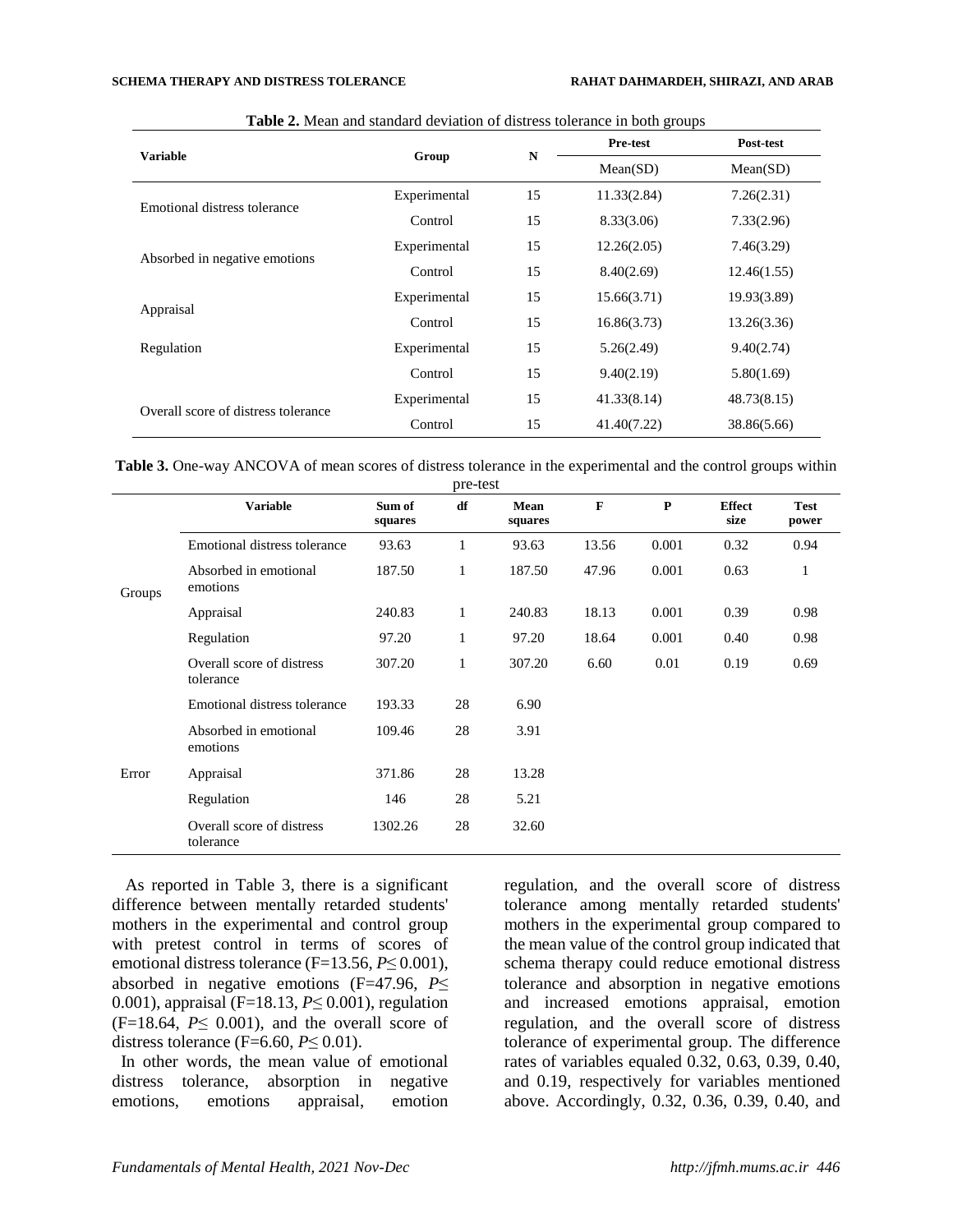#### **SCHEMA THERAPY AND DISTRESS TOLERANCE RAHAT DAHMARDEH, SHIRAZI, AND ARAB**

0.19% of individual differences in posttest scores of emotional distress tolerance, absorption in negative emotions, emotions appraisal, emotion

regulation, and the overall score of distress tolerance were explained by the schema-therapy training.

| <b>Table 4.</b> Mean and standard deviation of resilience scores in both groups |              |    |             |              |  |  |  |  |
|---------------------------------------------------------------------------------|--------------|----|-------------|--------------|--|--|--|--|
| <b>Variable</b>                                                                 | Group        | N  | Pre-test    | Post-test    |  |  |  |  |
|                                                                                 |              |    | Mean $(SD)$ | Mean $(SD)$  |  |  |  |  |
| Personal competence                                                             | Experimental | 15 | 18.00(2.32) | 24.46(1.84)  |  |  |  |  |
|                                                                                 | Control      | 15 | 24.40(3.24) | 21.93(3.47)  |  |  |  |  |
| Trust in one's instincts (tolerance of negative                                 | Experimental | 15 | 18.53(2.74) | 24.33(2.25)  |  |  |  |  |
| affect)                                                                         | Control      | 15 | 22.66(3.57) | 18.33(3.22)  |  |  |  |  |
| Positive acceptance of change and secure                                        | Experimental | 15 | 13.73(2.63) | 18.73(2.52)  |  |  |  |  |
| relationships                                                                   | Control      | 15 | 15.93(2.96) | 12.20(2.78)  |  |  |  |  |
| Control                                                                         | Experimental | 15 | 5.33(1.71)  | 9.60(2.06)   |  |  |  |  |
|                                                                                 | Control      | 15 | 10.80(1.93) | 7.86(2.13)   |  |  |  |  |
| Spiritual influences                                                            | Experimental | 15 | 2.26(0.70)  | 5.26(1.16)   |  |  |  |  |
|                                                                                 | Control      | 15 | 5.40(1.05)  | 3.33(1.17)   |  |  |  |  |
| Overall score of resilience                                                     | Experimental | 15 | 63.13(5.89) | 66.60(4.10)  |  |  |  |  |
|                                                                                 | Control      | 15 | 80.20(7.50) | 73.53(11.69) |  |  |  |  |

According to Table 4, there was an increase in posttest scores of personal competence, trust in one's instincts (tolerance of negative affect), positive acceptance of change and secure relationships, control, spiritual influences, and

overall resilience in the experimental compared to control group. Box's M test was used to determine Equivalence of Variance-Covariance Matrices.

| Table 5. Results of dimensions of resilience in the experimental and control groups after receiving schema therapy |  |  |
|--------------------------------------------------------------------------------------------------------------------|--|--|
|                                                                                                                    |  |  |

| Variable                       | Group $1(I)$ | Group $2(J)$ | <b>Mean difference</b> | <b>Standard error</b> | Post-test |
|--------------------------------|--------------|--------------|------------------------|-----------------------|-----------|
| Personal competence            | Experimental | Control      | 2.53                   | 1.01                  | 0.001     |
|                                | Control      | Experimental | $-2.53$                | 1.01                  | 0.001     |
| Trust in one's instincts       | Experimental | Control      | 6                      | 1.01                  | 0.001     |
| (tolerance of negative affect) | Control      | Experimental | -6                     | 1.01                  | 0.001     |
| Positive acceptance of change  | Experimental | Control      | 6.53                   | 0.96                  | 0.001     |
| and secure relationships       | Control      | Experimental | $-6.53$                | 0.96                  | 0.001     |
| Control                        | Experimental | Control      | 1.73                   | 0.76                  | 0.03      |
|                                | Control      | Experimental | $-1.73$                | 0.76                  | 0.03      |
| Spiritual influences           | Experimental | Control      | 1.93                   | 0.42                  | 0.001     |
|                                | Control      | Experimental | $-1.93$                | 0.42                  | 0.001     |
| Overall score of resilience    | Experimental | Control      | 10.46                  | 3.10                  | 0.001     |
|                                | Control      | Experimental | $-10.46$               | 3.10                  | 0.001     |

| Table 6. Results of dimensions of distress tolerance in the experimental and control groups after receiving schema |  |   |  |  |  |
|--------------------------------------------------------------------------------------------------------------------|--|---|--|--|--|
|                                                                                                                    |  | t |  |  |  |

|                                     |              | uici ap y    |                        |                       |           |
|-------------------------------------|--------------|--------------|------------------------|-----------------------|-----------|
| Variable                            | Group $1(I)$ | Group $2(J)$ | <b>Mean difference</b> | <b>Standard error</b> | Post-test |
| Emotional distress tolerance        | Experimental | Control      | $-3.53$                | 0.95                  | 0.001     |
|                                     | Control      | Experimental | 3.53                   | 0.95                  | 0.001     |
| Absorbed in emotional emotions      | Experimental | Control      | -5                     | 0.72                  | 0.001     |
|                                     | Control      | Experimental | 5                      | 0.72                  | 0.001     |
| Appraisal                           | Experimental | Control      | 5.66                   | 1.33                  | 0.001     |
|                                     | Control      | Experimental | $-5.66$                | 1.33                  | 0.001     |
| Regulation                          | Experimental | Control      | 3.60                   | 0.83                  | 0.001     |
|                                     | Control      | Experimental | $-3.60$                | 0.83                  | 0.001     |
| Overall score of distress tolerance | Experimental | Control      | 6.40                   | 2.49                  | 0.01      |
|                                     | Control      | Experimental | $-6.40$                | 2.49                  | 0.01      |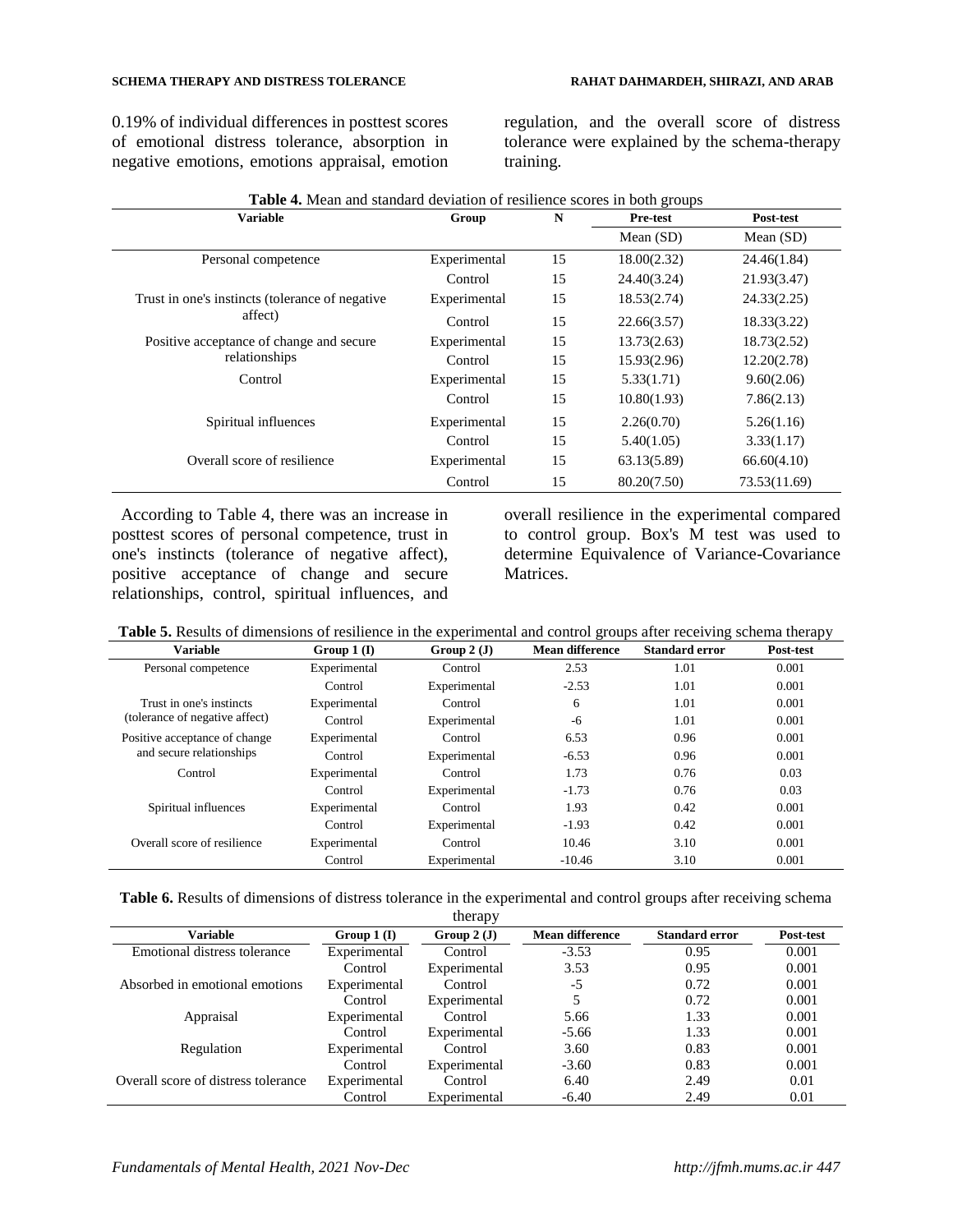According to results reported in Table 5, comparative values of all groups were significant at the confidence levels of 0.99 and 0.95. In general, the mean difference between resilience dimensions in two groups of dialectical behavior therapy training and schema therapy indicated the significant difference between posttest effects of dialectical behavior therapy and schema therapy on resilience.

According to results reported in Table 6, comparative values of all groups were significant at the confidence levels of 0.99 and 0.95. The mean difference between distress tolerance dimensions in two groups of control and schema therapy indicated the significant difference between posttest effects of schema therapy and control on distress tolerance.

# **Discussion**

The results indicated the significant effect of schema therapy on distress tolerance and resilience of mentally retarded students' mothers. Findings showed a reduction in posttest scores of emotional distress tolerance and absorbed in negative emotions of the experimental group compared to the control group.

There was also an increase in posttest scores of emotions appraisal, emotion regulation, and overall distress tolerance of the experimental group compared to the control group. Hence, schema therapy could effectively increase distress tolerance. This result was consistent with findings obtained by Ebrahimi (33), Yavari (14), Asadi (18), Kapi, and Canisteo (34).

In this case, Rahbar et al. carried out a study entitled "the effectiveness of schema therapy on psychological resilience and social empowerment in students with depression symptoms" on 28 students.

They concluded that schema therapy could reduce depression symptoms of students and as a technique could be effective in improving the resilience and social interactions of these students (35). Mubarak et al. conducted a study entitled "sources of stress among children with intellectual disabilities: a preliminary investigation in Saudi Arabia," and results indicated higher perceived stress levels in Saudi mothers compared to fathers regarding the overall parent-child relationship, the child's characteristics, and the parent's characteristics

(36). It can be explained that schema therapy can reduce chronic interpersonal problems, emotional instability, and distress by applying cognition therapy (37). Schema therapy has been formed, emphasizing maladaptive coping styles and childhood schemas and their effectiveness in processing and facing life events within the treatment instead of inefficient coping styles.

In this case, schema therapy provides the person with an opportunity to forget avoidance and negative appraisal, replacing them with adaptive coping styles (38). The adaptive strategies improve people's mental capacity and problemsolving power, which in turn lead to improved distress tolerance.

Moreover, findings of the extant study indicated an increase in posttest scores of personal competence, trust in one's instincts (tolerance of negative), positive acceptance of change and secure relationships, control, spiritual influences, and overall resilience in the experimental group compared to control group. Accordingly, schema therapy could increase distress tolerance. This result was in line with findings obtained by Hatami (39), Yavari (14), and Mohammadi (40).

Mohammadi et al. conducted a study entitled "the effectiveness of emotional schema therapy on distress tolerance of divorced women" on 24 divorced women living in Mashhad, Iran. The results showed the high effect of this therapy on these women (40). In another study, Bidari et al. carried out 30 patients with a borderline personality disorder. They found the effectiveness of schema therapy on cognitive strategies of emotion, distress bearing, and alexithymia in patients who have borderline personality disorder (41).

It can be explained about the effect of schema therapy on resilience that children's disease influences beliefs, thoughts, and feelings of mothers and other people living with them. Accordingly, they may experience negative feelings, such as confusion, bitterness, denial, depression and despair, and many other negative emotions that negatively affect their resilience and stubbornness and reduce their resilience (42).

Moreover, resilience helps individuals cope with irreversible traumas of life-based on supportive relationships between parents, peers, and others based on cultural and traditional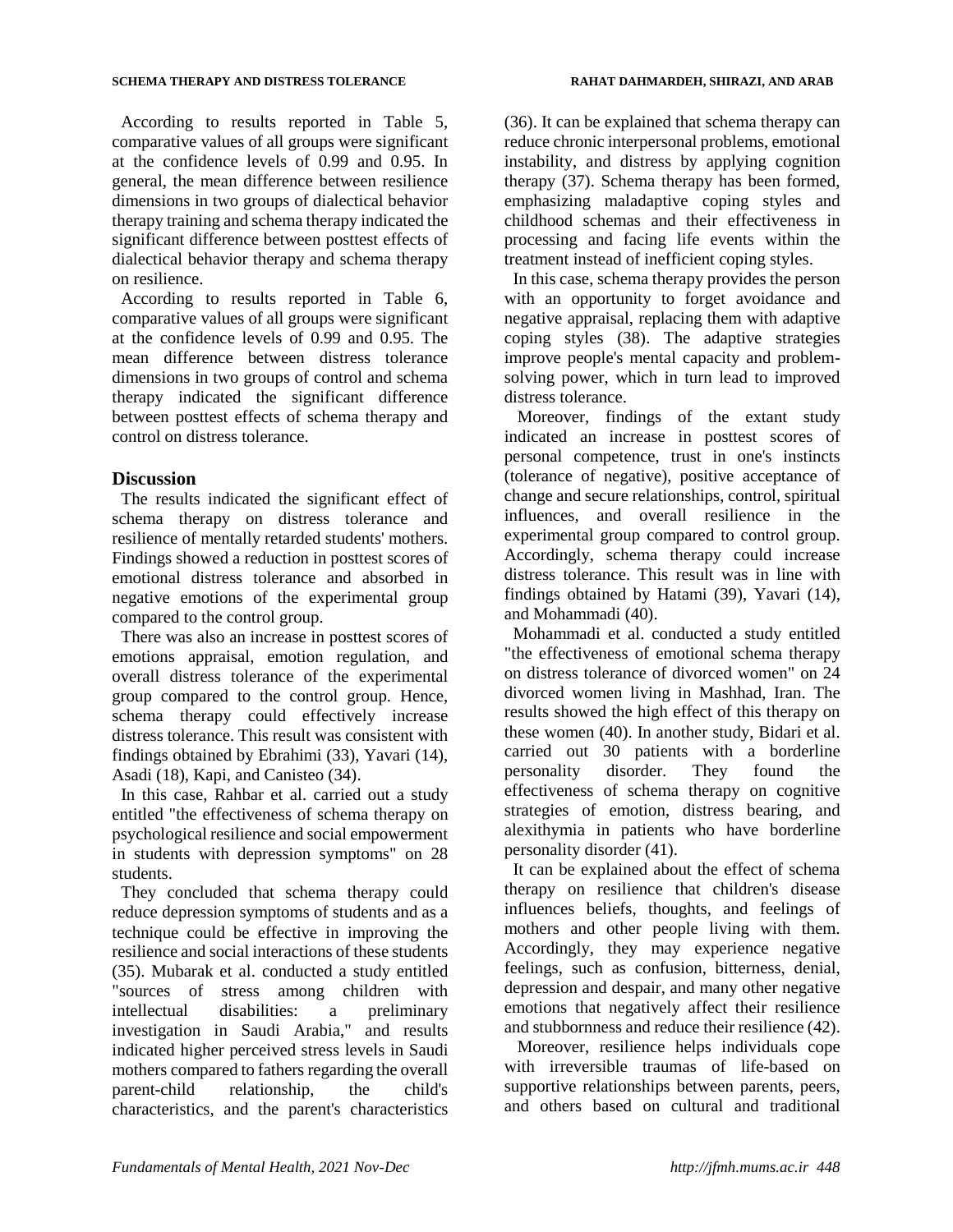#### **SCHEMA THERAPY AND DISTRESS TOLERANCE AND ARAB RAHAT DAHMARDEH, SHIRAZI, AND ARAB**

beliefs. Increased resilience of mothers can change an essential part of their lives so that mothers with high resilience can cope with life issues. Schema therapy can influence resilience and distress tolerance, protecting one against mood dysfunction caused by stress, rumination, and stress attacks (43).

Relevant studies have introduced different factors that create resilience. On the other hand, assessments have shown the association between emotional schemas and resilience. Identifying negative emotional schemas, their adjustment, and replacing positive schemas can strengthen resilience (44).

Furthermore, the extant study faced some constraints, including random sampling, attending regular meetings during the COVID-19 pandemic, and lack of cooperation of some subjects.

#### **Conclusion**

It is necessary to implement timely psychological interventions, such as schema therapy for targeted groups regarding the nature of disabilities, particularly mental retardation and its high prevalence in society. Schema therapy applies informed empirical strategies and helps mothers to control their affections in a better way.

## **Acknowledgment**

The authors appreciate all mothers who participated in this research, all practitioners working in exceptional schools in Zahedan city, Iran, and honored professors. Moreover, this article was concluded from a Ph.D. dissertation (code of ethics of IR.USB.REC.1399.039) of Islamic Azad University of Zahedan. The authors declare any financial support and conflict of interests.

## *References*

1. Osanloo A, Kashfi S. [The role of social workers in the prevention of juvenile delinquents]. Women police 2011; 5(14): 61-77. (Persian)

2. Beloe P, Derakshan N. Adaptive working memory training can reduce anxiety and depression vulnerability in adolescents. Dev Sci 2020; 23(4): e12831.

3. Poole JC, Dobson KS, Pusch D. Anxiety among adults with a history of childhood adversity: Psychological resilience moderates the indirect effect of emotion dysregulation. J Affect Disord 2017; 217: 144-52.

4. Renner F, DeRubeis R, Arntz A, Peeters F, Lobbestael J, Huibers MJ. Exploring mechanisms of change in schema therapy for chronic depression. J Behav Ther Exp Psychiatry 2018; 58: 97-105.

5. Akbarifar H. [The effectiveness of cognitive behavioral education on reducing the punitive behavior of mothers of mentally retarded children]. M.S. Dissertation. Tehran: Allameh Tabatabaei University, 2014. (Persian)

6. Moradikia H, Sattarpour Iranaghi F, Emamgholian S. [Compare the effectiveness of emotion regulation and resilience training on psychological well-being of mothers of students with intellectual disability]. Journal of health education and health promotion 2017; 5(3): 213-23. (Persian)

7. Lang AJ, Schnurr PP, Jain S, He F, Walser RD, Bolton E, et al. Randomized controlled trial of acceptance and commitment therapy for distress and impairment in OEF/OIF/OND veterans. Psychol Trauma 2017; 9(S1): 74-84.

8. Sidasmaili N. [The effect of mindfulness training on reducing stress in mothers of mentally retarded children] M.S. Dissertation. Tehran: Allameh Tabatabaei University, 2013. (Persian)

9. Zeidan F, Gordon NS, Merchant J, Goolkasian P. The effects of brief mindfulness meditation training on experimentally induced pain. J Pain 2010; 11(3): 199-209.

10. Safaei S, Yarmohammadi Vasel M, Mohagheghi H, Talepasand S. [The effect of attention bias modification on emotion regulation items in avoidant attached people]. Clinical psychology studies 2019; 9: 47-64. (Persian)

11. Connor KM, Davidson JR. Development of a new resilience scale: The Connor-Davidson Resilience Scale (CD-RISC). Depress Anxiety 2003; 18(2): 76-82.

12. Siyadat S, Khajevand Khoshli A, Akbari H. [Effectiveness of schema therapy on mental well-being (emotional, psychological and social) of mothers with autistic children of Gorgan township]. Journal of social psychology 2019; 7(51): 69-78. (Persian)

13. Renner F, Lobbestael J, Peeters F, Arntz A, Huibers M. Early maladaptive schemas in depressed patients: Stability and relation with depressive symptoms over the course of treatment. J Affect Disord 2012; 136(3): 581-90.

14. Yavari A, Sorouri F, Rezaei M, Weisi F, Tahmasebi B. [The relation between life expectancy and early maladaptive schemas in the mothers of children with intellectual disability in Kermanshah city in 2014]. Pajouhan scientific journal 2015; 13(2): 32-9. (Persian)

15. Mahoor H, Farzin Far K. [The effectiveness of schema therapy on psychological well-being of mothers of deaf children]. Journal of Sabzevar University of Medical Sciences 2016; 24(5): 311-8. (Persian)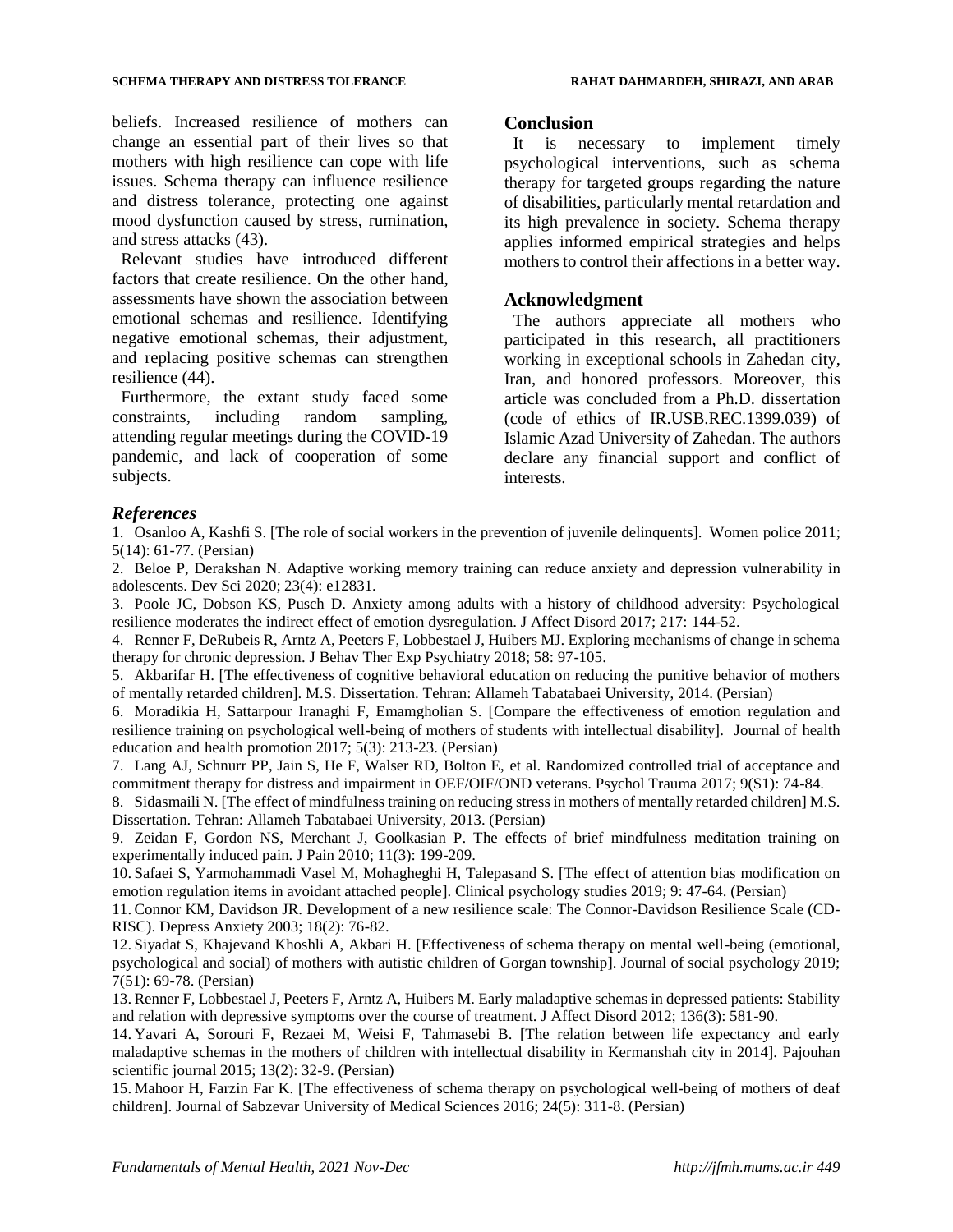#### **SCHEMA THERAPY AND DISTRESS TOLERANCE AND ARAB RAHAT DAHMARDEH, SHIRAZI, AND ARAB**

16. Rosenberg AR, Wolfe J, Bradford MC, Shaffer ML, Yi-Frazier JP, Curtis JR, et al. Resilience and psychosocial outcomes in parents of children with cancer. Pediatr Blood Cancer 2014; 61(3): 552-7.

17. Dickhaut V, Arntz A. Combined group and individual schema therapy for borderline personality disorder: a pilot study. J Behav Ther Exp Psychiatry 2014; 45(2): 242-51.

18. Seif Hosseini A, Asadi J, Sanagoo A, Khajvand Khoshli A. [Comparison of the effectiveness of group therapy therapy scheme and mindfulness-based stress reduction program on resilience of mothers of children with cancer]. Medical journal of Mashhad University of Medical Sciences 2019; 62(4): 411-20. (Persian)

19. Tavakolizadeh J, Dashti S, Panahi M. The effect of rational-emotional training on mothers' mental health condition of children with mental retardation. Procedia Soc Behav Sci 2012; 69(24): 649-58.

20. Haidar Ali H. [Finding structural equations using LISREL software (with corrections)]. Tehran: Samat; 2017. (Persian)

21. Zare R. [The effectiveness of patience training on hope and psychological well-being of mothers of children with mental disabilities]. M.S. Dissertation: Allameh Tabatabai University, 2013. (Persian)

22. Hassani A. [The effectiveness of forgiveness therapy training on marital satisfaction of mothers and admission of mentally retarded children]. Faculty of Educational Sciences and Psychology, Allameh Tabatabai University, Tehran (Persian). 2012.

23. Yousefi R, Abedin A, Tirgari A, Fathabadi J. [Effectiveness of educational intervention based on schema models in inhancing marital satisfaction]. Journal of clinical psycology 2010; 2(3): 27-37. (Persian)

24. Moradpoor J, Miri M, Aliabadi S, Poorsadegh A. [Effectiveness of training self-awareness and assertiveness skills on self-esteem and compatibility of mothers ofmentally retarded children]. Modern care, scientific quarterly of Birjand nursing and midwifery faculty 2013; 10(1): 43-52. (Persian)

25. Babapour J. [The relationship of metacognition components and mindfulness to obsessive beliefs among students]. J Sch Psychol 2014; 1(4): 23-38. (Persian)

26. Naimi E, Tajeri Z. [The effectiveness of multiple special skills training on reducing stress and increasing the happiness of mothers of autistic students]. Cult Couns Psychother 2017; 8(32): 17-37. (Persian)

27. Mesh E, Wolf D. [Child pathological psychology with emphasis on childhood and adolescent developmental psychopathology]. Sharifi Daramadi P, Moradi H. (translators). Tehran: Avaye noor; 2010.

28. Delavar A. [Probability and applied statistics in psychology and educational sciences (with revisions and additions)]. Tehran: Roshd; 2020. (Persian)

29. Samani S, Jokar B, Sahragard N. [Resilience and mental health and life satisfaction]. Journal of psychiatry and clinical psychology 2007; 13(3): 290-5. (Persian)

30. Alavi K, Modarres Ghorori M, Amin Yazdi S, Salehi Fedredi J. [The effectiveness of dialectical behavioral therapy in a group method (based on the components of fundamental universal consciousness, anxiety tolerance and emotional regulation) on the symptoms of depression in students]. Journal of fundamentals of mental health 2012; 13(2): 124-35. (Persian)

31. Reyhani T, Pourzohreh S, Heidarzadeh M. [The effect of spiritual self-care education on the tolerance of mothers of preterm infants admitted to the neonatal intensive care unit]. Journal of obstetric, gynecology and midwifery 2014; 17: 18-27. (Persian)

32. Young J, Closco J, Richard M. [Schema therapy, a practical guide for clinical specialists]. Hamidpour H, Andrews Z (translators). 3rd ed. Tehran: Arjmand; 2020.

33. Ebrahimi ME, Zamani N, Ansari M. [A study of the relationship between tolerance and helplessness and basic cognition in mothers of children with mental disorders and mothers of children with physical disabilities]. Journal of disability studies 2015; 8. (Persian)

34. Kauppi K, Kannisto KA, Hätönen H, Anttila M, Löyttyniemi E, Adams CE, et al. Mobile phone text message reminders: measuring preferences of people with antipsychotic medication. Schizophr Res 2015; 168(1-2): 514-22.

35. Rahbar Karbasdehi F, Abolghasemi A, Rahbar Karbasdehi E. [The effectiveness of schema therapy on psychological resilience and social empowerment in students with depression symptoms]. Journal of psychological studies 2020; 15(4): 73-90. (Persian)

36. Aldosari MS, Pufpaff LA. Sources of stress among parents of children with intellectual disabilities: A preliminary investigation in Saudi Arabia. The journal of special education apprenticeship 2014; 3(1): 3.

37. Nolen-Hoeksema S, McBride A, Larson J. Rumination and psychological distress among bereaved partners. J Pers Soc Psychol 1997; 72(4): 855-62.

38. Ghaderi S, Rostami C, Ardalan A, Pashaei T. [Predicting job performance and productivity based on personality traits]. Scientific journal of Nursing, Midwifery and Paramedical Faculty 2016; 2(1): 48-58. (Persian)